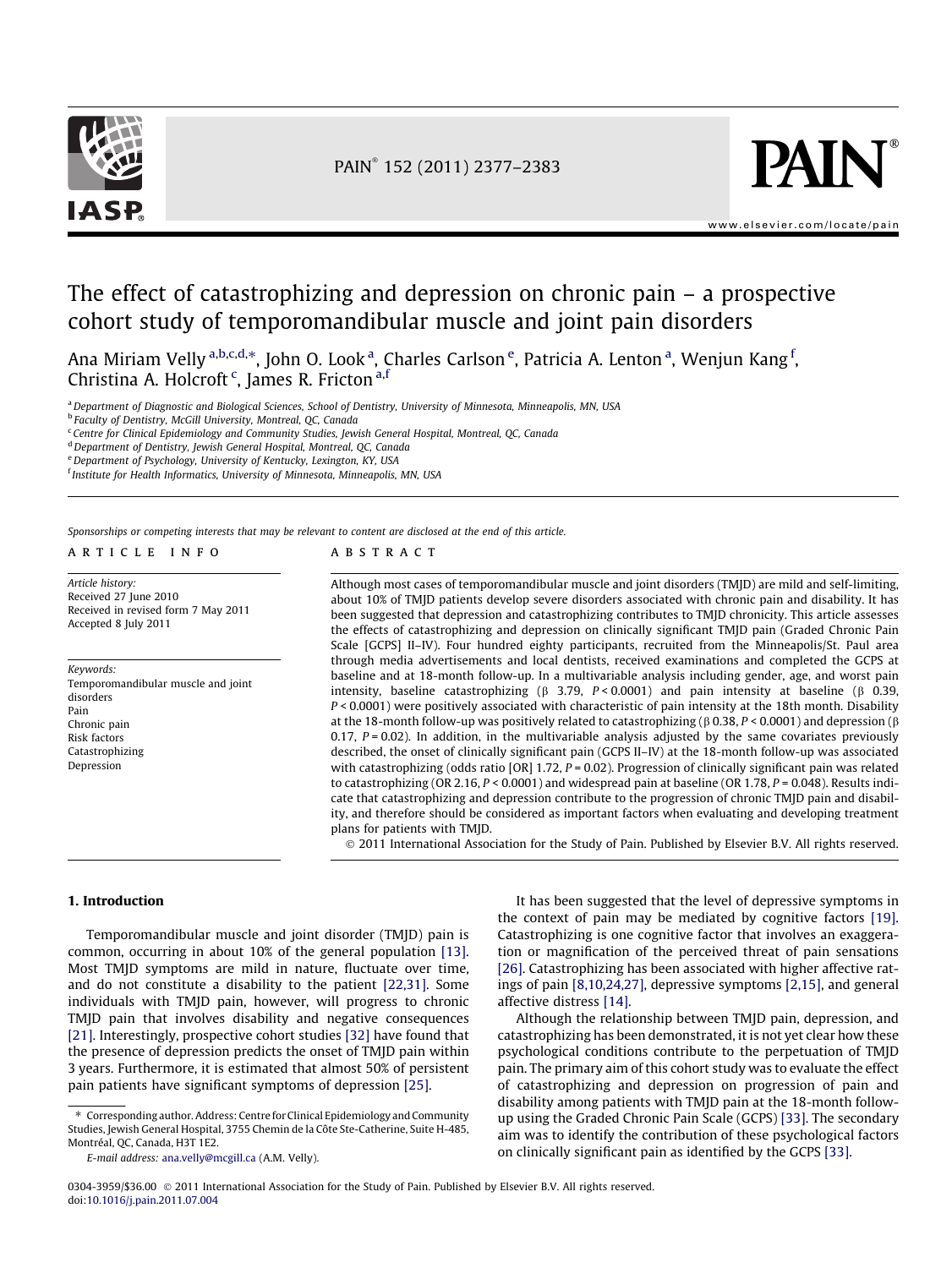## 2. Methods

## 2.1. Study design and study outcomes

In order to address the aim of this study, we conducted a prospective cohort study with 2 steps: first, we assessed the effect of baseline catastrophizing and depression on the progression of pain intensity and disability scores in TMJD pain patients at the 18-month follow-up. Second, we assessed the effect of catastrophizing and depression on the onset and the progression of clinically significant pain.

Clinically significant pain was defined according to the GCPS Grades II–IV because these grades classify people with intense pain commonly accompanied by substantial dysfunction [\[33\].](#page--1-0) Thus, the GCPS is a measure of global pain severity and disability. In order to assess the effect of catastrophizing and depression, participants were recruited from a single cohort. Determining the risk factors that predispose an individual to developing more severe or disabling TMJD pain is important when providing counsel to patients and implementing interventions.

#### 2.2. Study population

With the Institutional Review Board approval from the Human Subjects Research Protection Program of the University of Minnesota and informed written consent, 591 TMJD subjects were recruited from a project known as the "Etiology Study." This was a prospective cohort study funded by National Institutes of Health/ National Institute of Dental and Craniofacial Research grant DE09737-09 designed to determine which central and peripheral factors are involved in the etiology of chronic dysfunctional TMJD. The recruitment began on September 1, 1997 and ended on June 30, 2002.

The TMJD study population was recruited from the Minneapolis/ St. Paul area through media advertisements and notices distributed to local dentists. The inclusion criteria for participation in this study required a diagnosis of any TMJD pain (muscle and/or joint pain) with a pain frequency of at least once per week, and duration of at least 3 months. Subjects were excluded if they: (1) presented with systemic rheumatic disease; (2) presented with dental, sinus, or other infection that could cause swelling or tenderness over the jaw area; (3) were taking prescribed steroids or narcotics for a chronic condition; (4) were taking antidepressants but had not been on a stable dose for at least the last 2 months; (5) presented with primary psychiatric disease; (6) reported prior to temporomandibular joint (TMJ) surgery; (7) were unable to provide informed consent; (8) were over 65 years of age or under 18 years of age; (9) presented with scheduling problems that would interfere with follow-up (such as leaving town or a work schedule conflict); (10) reported consuming more than 3 alcoholic drinks per day; or (11) were pregnant. ''Primary psychiatric disease'' characterizes only uncontrolled schizophrenia, psychoses, or other serious primary psychiatric disorders that interfere with the ability to consent or participate in Temporomandibular Joint Implant Registry and Repository (TIRR). It does not characterize depression or anxiety. For the same reason, patients taking antidepressants but who had not been on a stable dose for at least the last 2 months were planned to be excluded from the study. None of these subjects were excluded because none of them presented these conditions. Notably, 21 (4%) of 591 TMJD subjects were not included in this cohort study because of missing baseline data on catastrophizing, depression, and covariates included in the final analyses (eg, widespread pain). From those 21 subjects, 8 were in the GCPS I group and 13 in the GCPS II–IV groups. Twenty of these subjects were female; the mean age for the sample was 36.8 years (SD 12.2), and the mean pain intensity was 7.4 (SD 2.1).

#### 2.3. Temporomandibular disorders pain diagnosis at baseline

The diagnosis of TMJD pain was determined by clinical examination using a modified Craniomandibular Index (CMI) wherein the CMI examination items were redesigned to conform precisely to those specified for the Research Diagnostic Criteria (RDC) [\[5\].](#page--1-0) The CMI/RDC examination, referred to by some as the Temporomandibular Index, has been documented to have excellent intraand inter-examiner reliability and clinical validity [\[18\].](#page--1-0) The CMI/ RDC examinations were performed by 1 of 2 calibrated examiners at the University of Minnesota Oral Health Research Center. Each subject's 18-month follow-up examination was performed by the same examiner who had performed the baseline examination.

## 2.4. Definition of clinical significant pain using the Graded Chronic Pain Scale

The GCPS instrument distinguishes pain levels and disability as follows:

- (a) Low disability and low-intensity pain (GCPS Grade I);
- (b) Low disability and high pain intensity (GCPS Grade II); and
- (c) Higher disability (GCPS Grades III–IV).

Clinically significant pain is defined as GCPS Grades II, III, or IV. GCPS is scored based on the subject's responses to several items: (1) current; (2) worst; and (3) average pain intensity (0–10 numeric scales); (4) pain-related disability days and pain-related interference with: (5) daily activities; (6) work; and (7) social or family activities (0–10 numeric). Characteristic pain intensity measured by the GCPS is the average of 0–10 ratings of current, worst, and average pain in the prior 6 months multiplied by 10. Disability score is the average of 3 0–10 interference ratings: daily activities, work, and social or family activities multiplied by 10 [\[33\].](#page--1-0)

### 2.5. Assessment of risk factors and putative confounders

The risk factors under study were catastrophizing and depression at baseline. Catastrophizing as a negative coping strategy (the tendency for an individual to focus on the worst outcomes) was measured with 6 items of the Coping Strategies Questionnaire (CSQ) catastrophe subscale at baseline [\[20\]](#page--1-0). The CSQ consists of items relating to how individuals cope with pain. It yields a 7-point scale according to frequency of use, where 0 = ''Never do that'' and 6 = ''Always do that.'' The CSQ also provides measures of subjects' perceived ability to control and decrease pain. It has been widely used with various pain populations [\[12\]](#page--1-0).

Depression was assessed by the Beck Depression Inventory [\[3\]](#page--1-0) at baseline. The scoring cutoffs for the Beck questionnaire are: 0– 13: minimal depression; 14–19: mild depression; 20–28: moderate depression; and 29–63: severe depression. Higher total scores indicate more severe depressive symptoms.

The putative confounders were widespread pain, worst pain intensity, GCPS at baseline, age, and gender. Widespread pain was assessed by the question: Do you experience widespread bodily pain (on both your right and left sides as well as above and below the waist)? Pain intensity at baseline was assessed using the worst pain intensity (0–10 numerical rating scale [NRS]) scale, which is one of the components of the GCPS.

## 2.6. Statistical analysis

Chi-squared, Fisher's exact test, analysis of variance, and Student t test were used to test statistical differences between categories of the TMJD subjects relative to their GCPS grades (GCPS I–IV), age, gender, catastrophizing status, widespread pain, pain